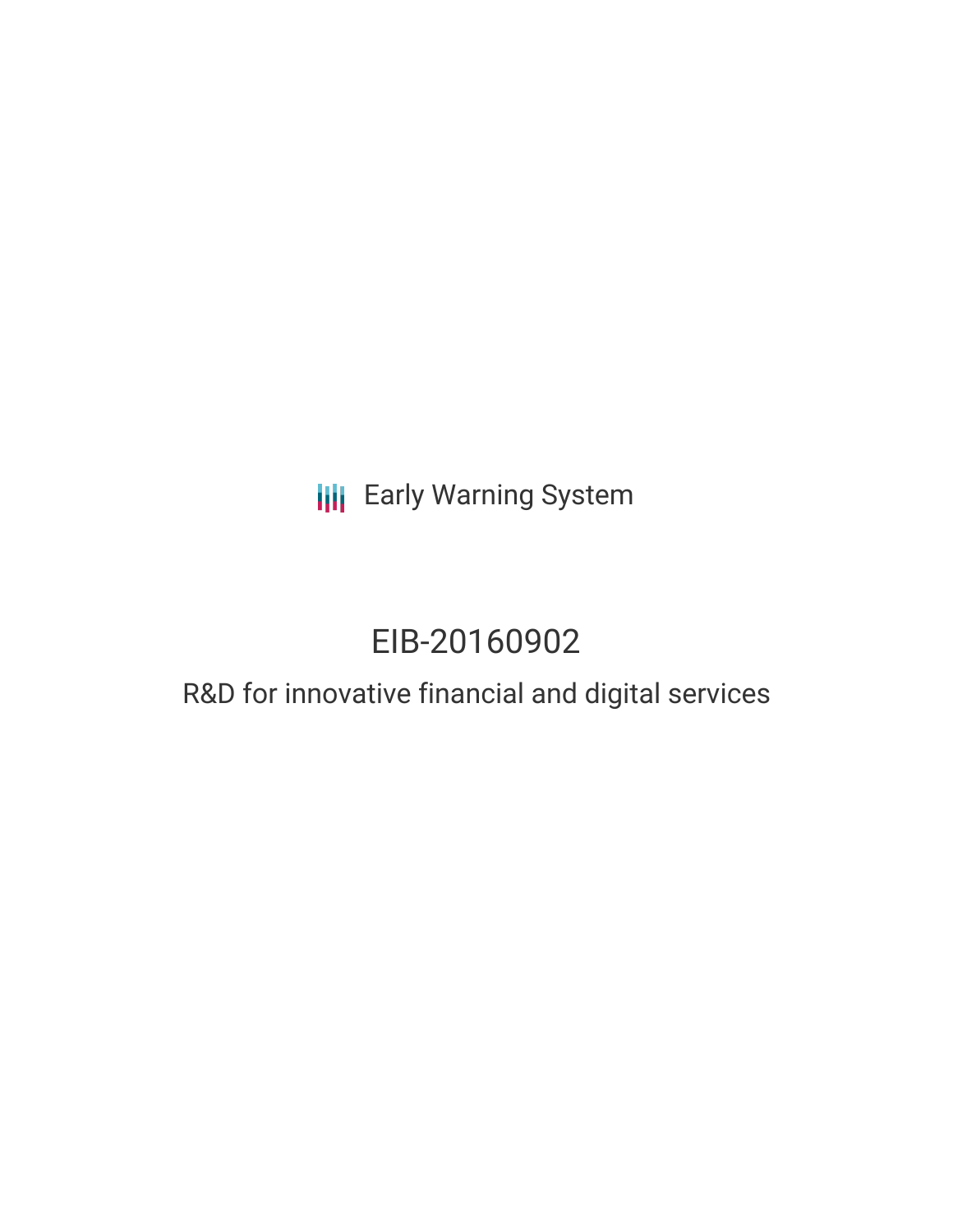

#### **Quick Facts**

| <b>Countries</b>              | Sweden                                           |
|-------------------------------|--------------------------------------------------|
| <b>Financial Institutions</b> | European Investment Bank (EIB)                   |
| <b>Status</b>                 | Approved                                         |
| <b>Bank Risk Rating</b>       | U                                                |
| <b>Voting Date</b>            | 2017-08-11                                       |
| <b>Borrower</b>               | Innovative midcap (financial technology company) |
| <b>Sectors</b>                | Finance                                          |
| <b>Investment Type(s)</b>     | Loan                                             |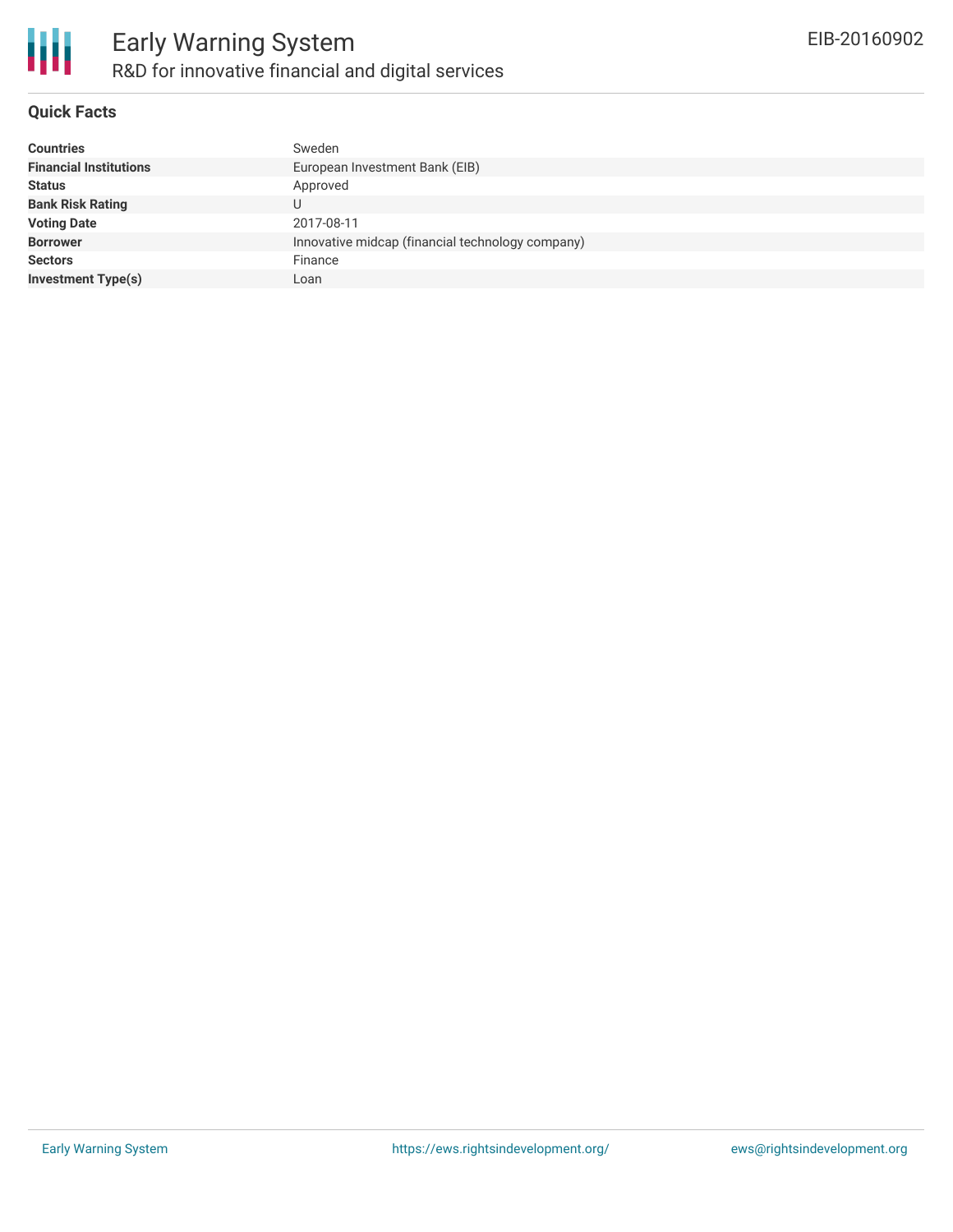

#### **Project Description**

According to EIB website, the project will support research and development of innovative financial and digital services offered by a financial technology company with RDI staff and activities based in the EU.

The environmental details including environmental objectives of the RDI programme will be assessed during the appraisal. For this project, the EIB loan amount is not disclosed.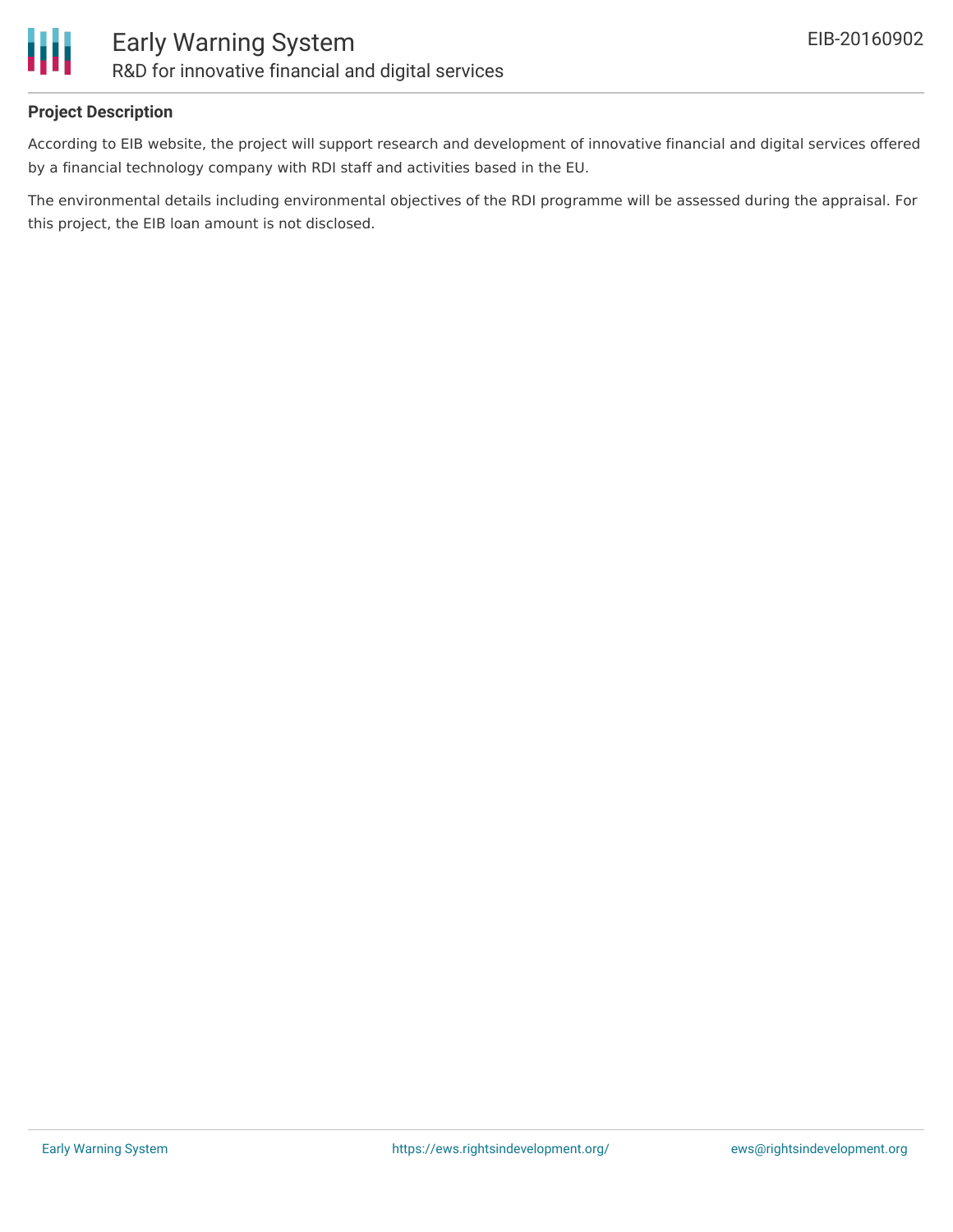

## Early Warning System R&D for innovative financial and digital services

#### **Investment Description**

European Investment Bank (EIB)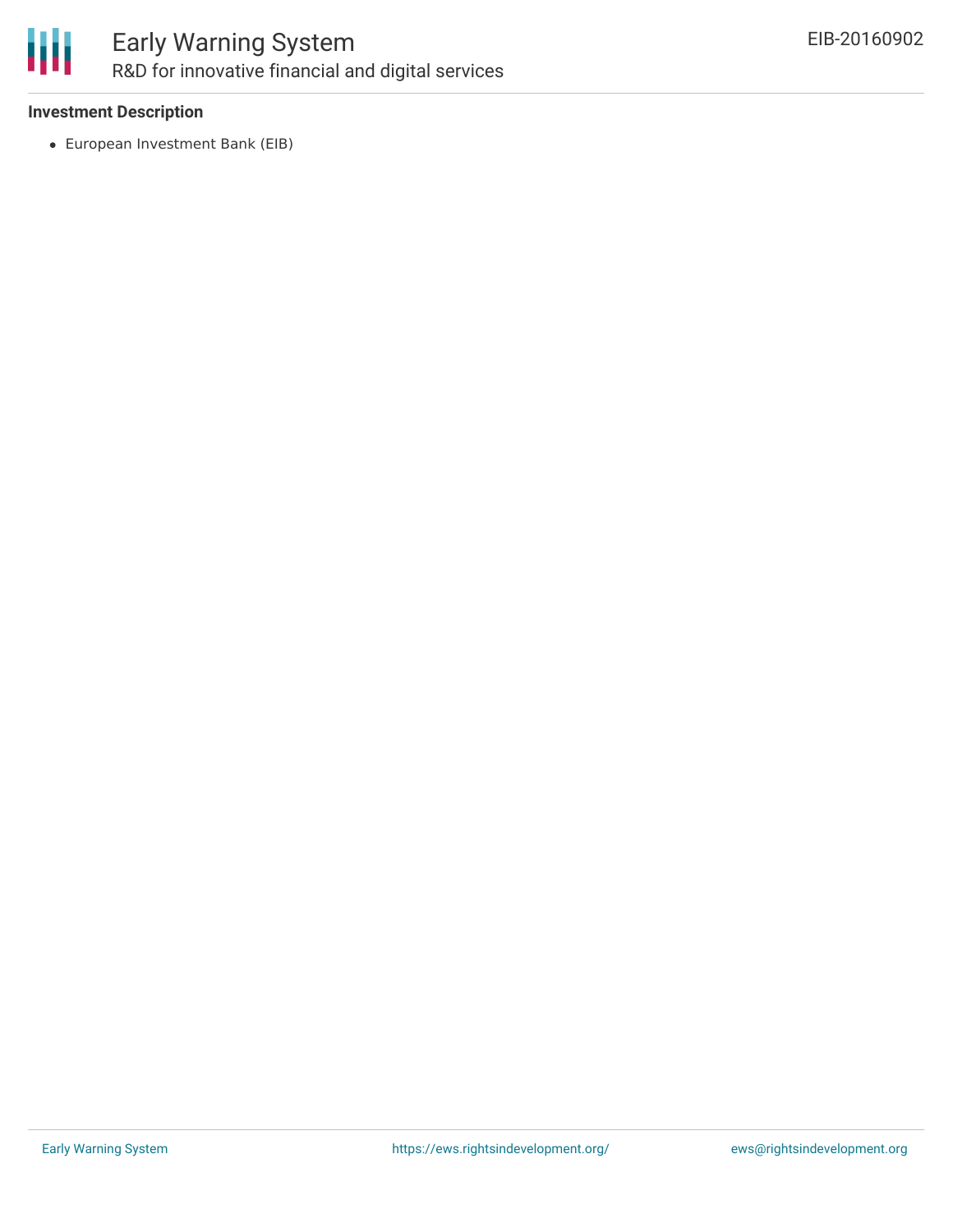#### **Contact Information**

No contact information provided at the time of disclosure.

#### ACCOUNTABILITY MECHANISM OF EIB

The EIB Complaints Mechanism is designed to facilitate and handle complaints against the EIB by individuals, organizations or corporations affected by EIB activities. When exercising the right to lodge a complaint against the EIB, any member of the public has access to a two-tier procedure, one internal - the Complaints Mechanism Office - and one external - the European Ombudsman. A complaint can be lodged via a written communication addressed to the Secretary General of the EIB, via email to the dedicated email address complaints@eib.org, by completing the online complaint form available at the following address: http://www.eib.org/complaints/form, via fax or delivered directly to the EIB Complaints Mechanism Division, any EIB local representation office or any EIB staff. For further details, check:

http://www.eib.org/attachments/strategies/complaints\_mechanism\_policy\_en.pdf

When dissatisfied with a complaint to the EIB Complaints Mechanism, citizens can then turn towards the European Ombudsman. A memorandum of Understanding has been signed between the EIB and the European Ombudsman establishes that citizens (even outside of the EU if the Ombudsman finds their complaint justified) can turn towards the Ombudsman on issues related to 'maladministration' by the EIB. Note that before going to the Ombudsman, an attempt must be made to resolve the case by contacting the EIB. In addition, the complaint must be made within two years of the date when the facts on which your complaint is based became known to you. You can write to the Ombudsman in any of the languages of the European Union. Additional details, including filing requirements and complaint forms, are available at: http://www.ombudsman.europa.eu/atyourservice/interactiveguide.faces